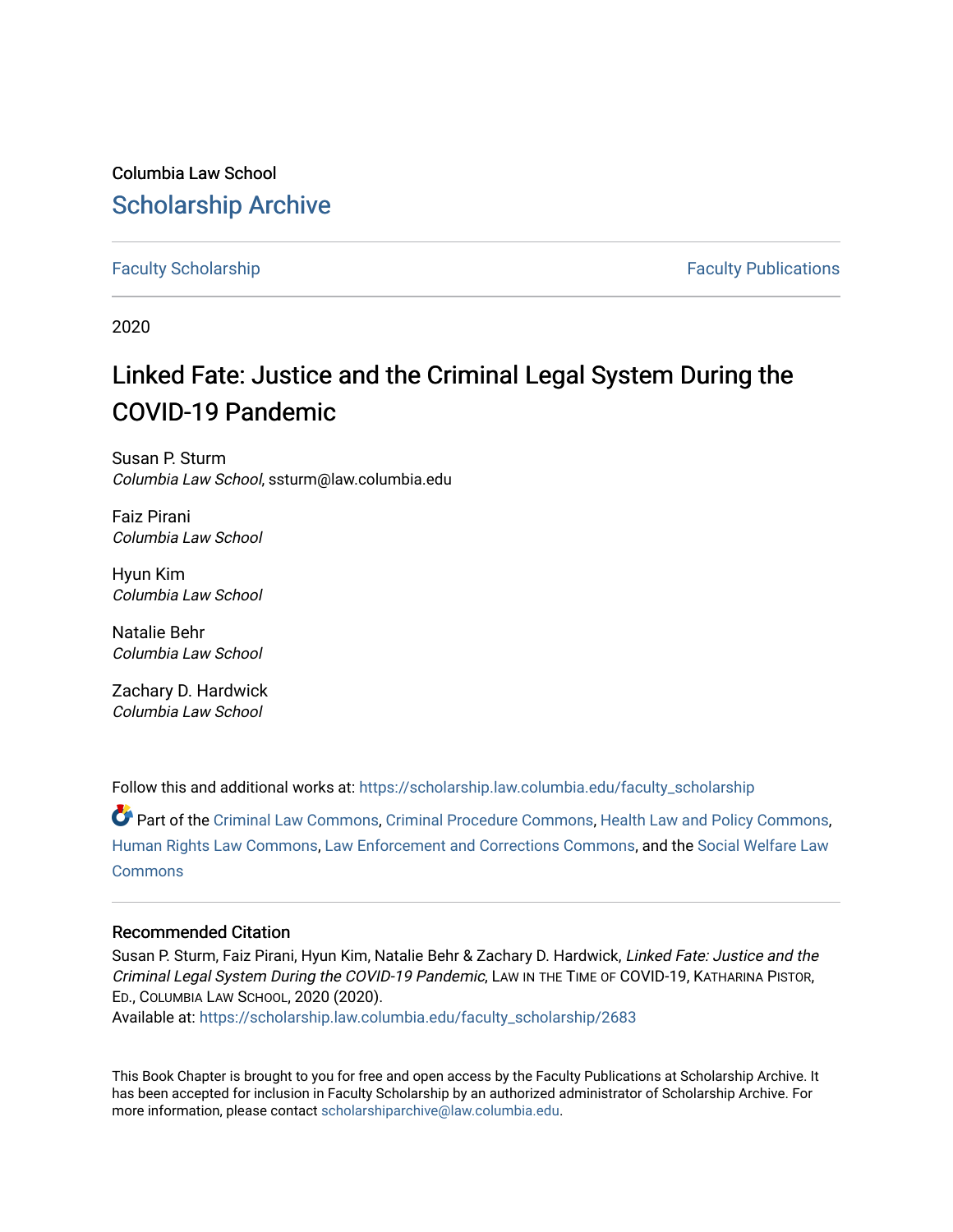### **Linked Fate: Justice and the Criminal Legal System During the COVID-19 Pandemic**

# **Susan Sturm, George M. Jaffin Professor of Law and Social Responsibility, Columbia Law School;**

**Faiz Pirani, CLS '22, Hyun Kim, CLS '22, Natalie Behr, CLS '21, Zachary D. Hardwick, CLS '22**

*This essay is a companion to a report entitled LEGAL AND SOCIAL RESOURCES FOR PEOPLE AFFECTED BY INCARCERATION, available at <https://change-center.law.columbia.edu/node/58>*

### **Introduction**

The concept of "linked fate" has taken on new meaning in the face of the COVID-[1](#page-1-0)9 pandemic.<sup>1</sup> People all over the world—from every walk of life, spanning class, race, gender, and nationality face a potentially deadly threat requiring cooperation and sacrifice. The plight of the most vulnerable among us affects the capacity of the larger community to cope with, recover, and learn from COVID-19's devastating impact. COVID-19 makes visible and urgent the need to embrace our linked fate, "develop a sense of commonality and shared circumstances,"<sup>[2](#page-1-1)</sup> and unstick dysfunctional and inequitable political and legal systems.

Nowhere is the hazard of failing to recognize linked fate more urgent than in the criminal legal system. COVID-19 pandemic has hit people who live and work in correctional institutions particularly hard. The government bears legal and moral responsibility for people incarcerated in prisons, jails, and juvenile detention facilities, who cannot leave and must depend for their survival of the pandemic on the state. The movement in and out of correctional facilities by those employed to fulfill government's responsibility also ensures the spread of infection. One study,

<span id="page-1-1"></span><span id="page-1-0"></span><sup>&</sup>lt;sup>1</sup> Michael C. Dawson, Behind the Mule: Race, Class and African American Politics. Princeton, NJ: Princeton University Press; 1994.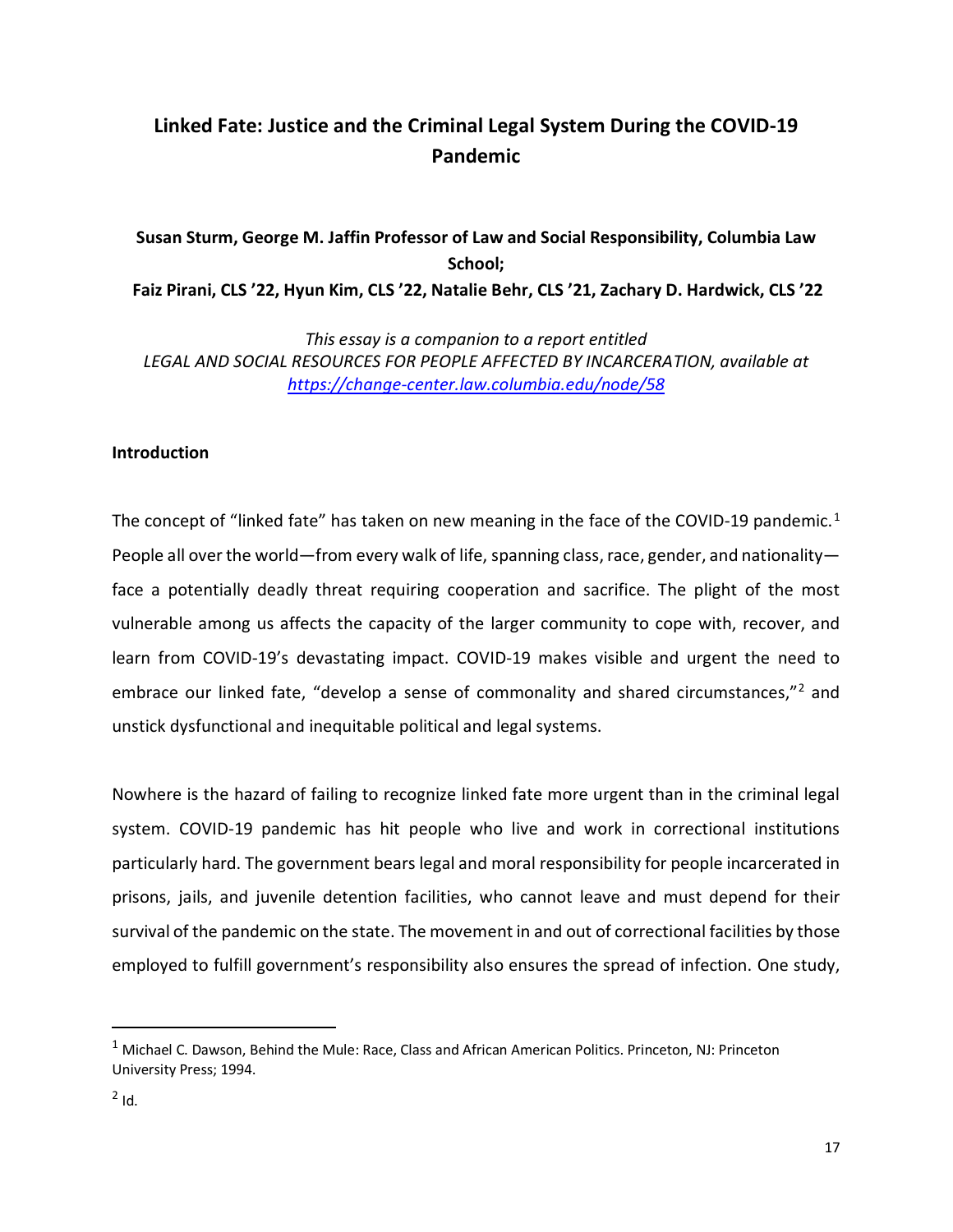for example, found that "increases in a county's jail incarceration rate were associated with significant increases in county rates of infectious disease deaths.<sup>[3](#page-2-0)</sup> The collective failure to attend to the circumstances that enmesh people in the criminal legal system—poverty, racial discrimination, poor health and mental health care—also make prisons and jails a ground zero of the pandemic's spread.

COVID-19's spread shows the futility of efforts to treat incarceration as affecting only those behind the prison walls, or to avoid the government's responsibility for failure to take action. The imminent public health catastrophe—and the undeniable relationship between the health of incarcerated individuals and public health—has produced unlikely alliances and collective mobilization of community members, advocates, public health experts, academics, lawyers, and artists. These advocacy efforts have included some currently in public office, such as th[e Brooklyn](https://fairandjustprosecution.org/wp-content/uploads/2020/03/Coronavirus-Sign-On-Letter.pdf)  [and Manhattan District Attorneys](https://fairandjustprosecution.org/wp-content/uploads/2020/03/Coronavirus-Sign-On-Letter.pdf) and th[e Board of Correction of the City of New York.](http://www.queensda.org/da_Katz_pressRelease/2020/MAR_2020/weekly%20e-blast%2003202020.pdf) They have focused attention on convincing less responsive public officials to exercise their existing power to release people from institutions wherever possible, and to provide adequate safety precautions and treatment for those who will not be released. They also create the potential for learning from the pandemic about how to address the systemic failures that have contributed to mass incarceration.

These coalitions face the daunting challenge of garnering public and governmental support for a stigmatized group at a time of universal fear and seemingly scarce resources. Flawed and inequitable definitions of risk, sometimes based on discriminatory measures and offenses occurring decades ago, have fueled resistance to compassionate release from a subset of government officials. The punitive and dehumanizing impulse that produced mass incarceration is showing up in some public responses to the crisis. Some public officials have yet to respond to pleas for action to forestall disaster. Some have taken the position that supporting the health of people in prison and jail should take a back seat to the health concerns of more "worthy"

<span id="page-2-0"></span><sup>&</sup>lt;sup>3</sup> Sandhya Kajeepeta & Seth J. Prins, Why Coronavirus in Jails Should Concern All of Us, The Appeal (March 24, 2020), a[t https://theappeal.org/coronavirus-jails-public-health/](https://theappeal.org/coronavirus-jails-public-health/)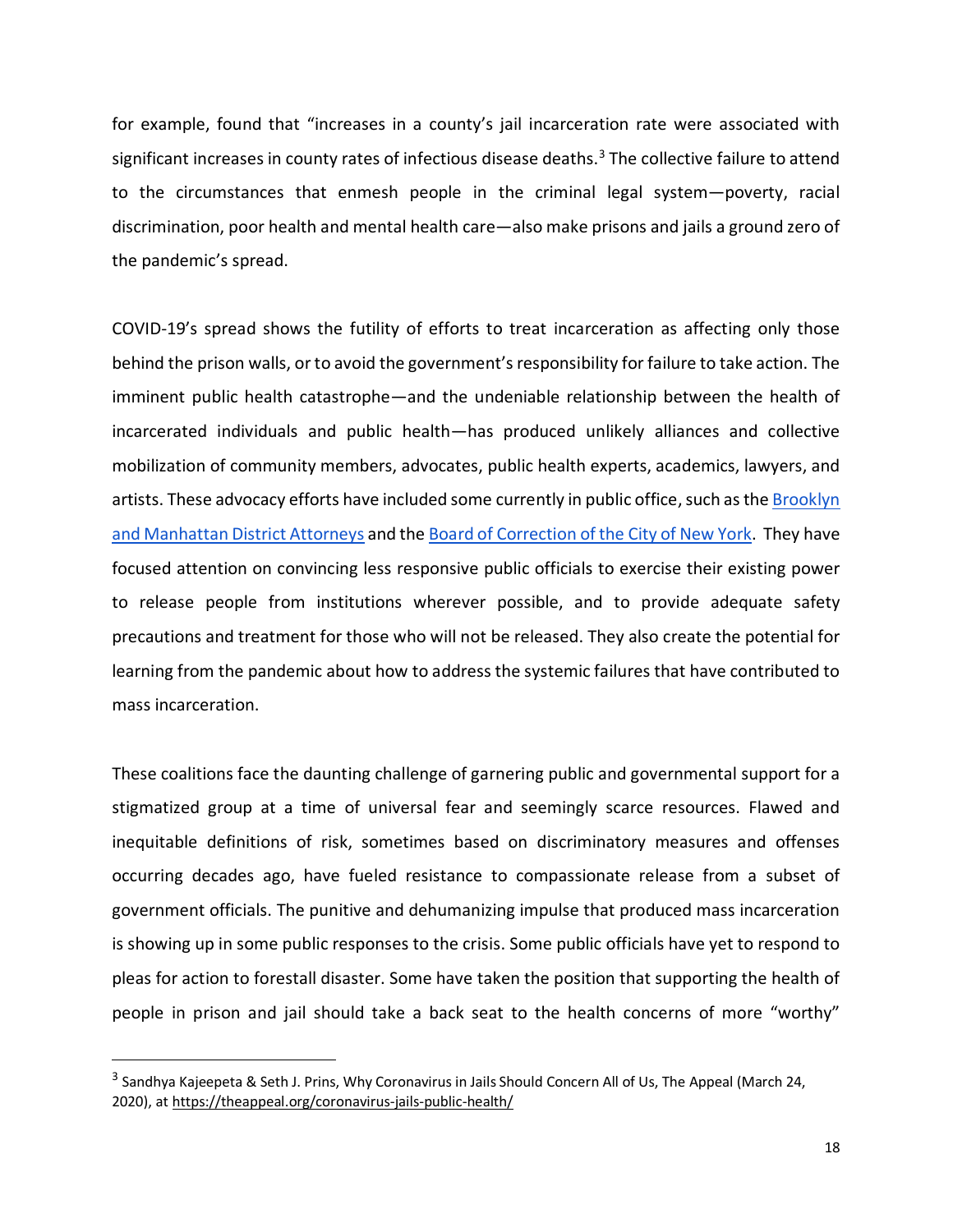citizens.[4](#page-3-0) Some public responses have taken a more punitive tone, such as President Trump's refusal to allow people with a criminal record to receive benefits for their small businesses under the CARE act.<sup>[5](#page-3-1)</sup> Given our linked fates, the larger community will pay the price along with the communities more directly tied to those who are incarcerated, if we continue this deliberate indifference.

Deliberate indifference is not the only obstacle to stepping up to the challenges accompanying COVID 19 in an era of mass incarceration. Byzantine, politically deadlocked, and fragmented bureaucracies have also hampered the governmental response. Reports suggest that some public officials have responded only after a death or spread of COVID-19 in their facilities. There is [evidence](https://www.fd.org/sites/default/files/covid19/other_resources/defender_letter_ag_barr_re_covid-19_4-1-20.pdf) that public officials have erected cumbersome processes for releasing people at high risk of serious illness or death, and that crucial health and safety measures within corrections institutions have not been implemented. There is also a dearth of information provided to incarcerated individuals and their family members, making it harder for them to take steps to minimize harm that might be within their control. There is much to be learned about the need to reimagine the criminal justice system from the government's inability to react nimbly and humanely when people's lives are so clearly on the line.

In the wake of governments' limited response, community based organizations, mutual aid societies, foundations, and other parts of civic society have [stepped up their efforts](https://change-center.law.columbia.edu/content/benefits-and-social-safety-net) to support communities affected by mass incarceration. This response has underscored the wisdom of the idea that "those closest to the problem are closest to the solution." Coalitions and communitybased organizations populated by those who have experienced incarceration have emerged as

<span id="page-3-0"></span> 4 Jacob Meisner, *Federal judge orders testing measures at Cook County Jail, but rejects request to order immediate releases due to coronavirus,* CHICAGO TRIBUNE, April 10, 2020, available at [https://www.chicagotribune.com/coronavirus/ct-cook-county-jail-coronavirus-lawsuit-ruling-20200409](https://www.chicagotribune.com/coronavirus/ct-cook-county-jail-coronavirus-lawsuit-ruling-20200409-sjwieu2sujhwhacvulsuzwhc54-story.html) [sjwieu2sujhwhacvulsuzwhc54-story.html](https://www.chicagotribune.com/coronavirus/ct-cook-county-jail-coronavirus-lawsuit-ruling-20200409-sjwieu2sujhwhacvulsuzwhc54-story.html)

<span id="page-3-1"></span><sup>5</sup> SBA's bumpy guidance on criminal history requirements for stimulus loans, available at [http://ccresourcecenter.org/2020/04/03/sbas-bumpy-guidance-on-criminal-history-requirements-for-stimulus](http://ccresourcecenter.org/2020/04/03/sbas-bumpy-guidance-on-criminal-history-requirements-for-stimulus-loans/)[loans/](http://ccresourcecenter.org/2020/04/03/sbas-bumpy-guidance-on-criminal-history-requirements-for-stimulus-loans/)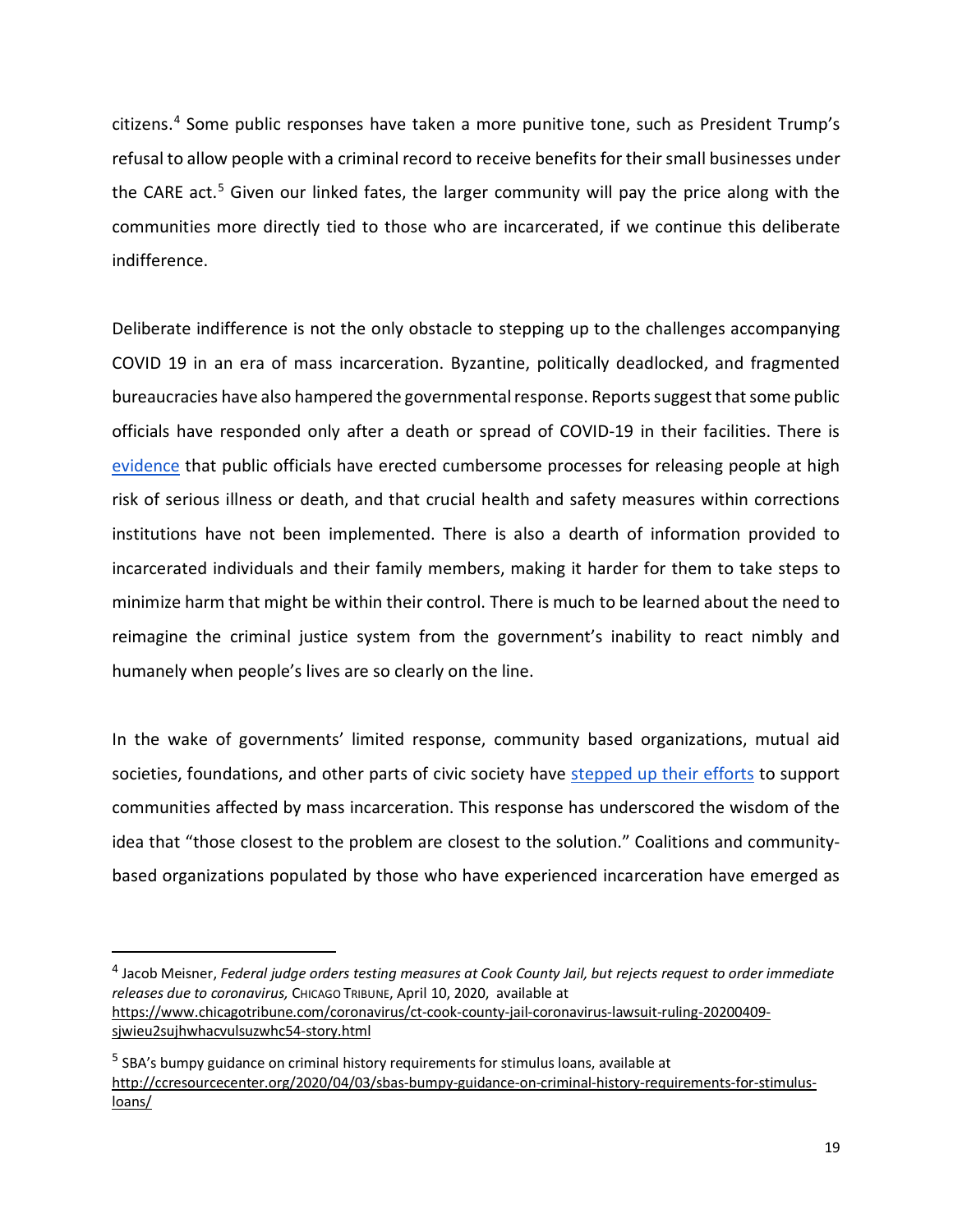the bulwark of efforts to support people inside prisons and jails. These efforts, heroic though they may be, cannot substitute for an effective, humane, and just governmental response.

These perspectives about the paradox of linked fate alongside deliberate indifference emerged as part of the process of assembling the legal and social resources available to support incarcerated individuals and their families and communities during the COVID-19 crisis. The authors of this essay—faculty and students at Columbia Law School—undertook to gather and update the resources available online, in an effort to fill a perceived need for a resource targeting current and formerly incarcerated people with urgent and immediate needs, along with those in a position to advocate for them. That complete resource is available on the website of the Center for Institutional and Social Change: https://change-center.law.columbia.edu/content/covid-19 legal-and-social-resources-people-affected-incarceration.

The remainder of this essay shares highlights from that Report, which includes legal and social resources concerning: (1) release of people currently incarcerated or threatened with incarceration, (2) health and safety resources for people in and after incarceration, (3) benefits and the social safety net, and (4) domestic violence.

We quickly learned that, to be concretely useful, the resource would have to focus on the local community—the legal and social resources available in New York City—and at the same time, convey information linking those local actors with statewide and national mobilization. We also learned that, to be effective in stemming the impact of the pandemic, efforts to support the community affected by incarceration had to extend beyond the remedy of release. People coming home required a place to live, health and mental health resources, means to support themselves, and protection from domestic violence. Our hope is that the information provided here will increase understanding of how the fate of the larger community is bound up with how we respond to the public health nightmare unfolding in prisons, jails, and juvenile detention facilities.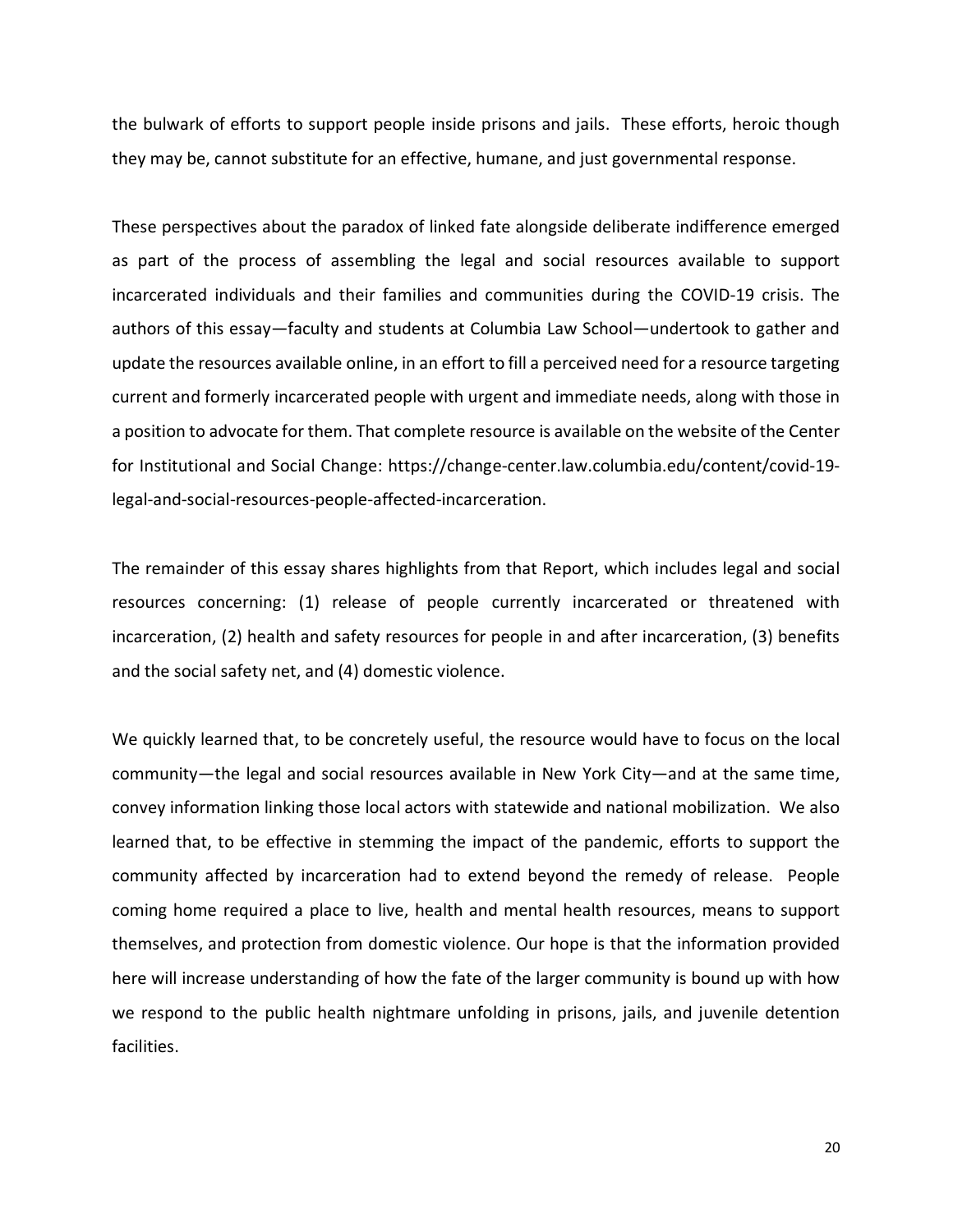#### **Understanding the extent of the public health crisis in corrections institutions**

A growing group of individuals and organizations have been compiling information and resources related to the impact of COVID-19 on incarcerated individuals. Much of that information has focused on efforts to influence public officials to release people from prisons and jails, and avoid incarceration in the first place. That information, summarized below and more fully in the companion online Report, builds the case for demanding that public officials take necessary action to avoid a public health disaster. It will also lay the foundation for longer term efforts to build a more humane, equitable, and just criminal legal system.

The COVID-19 crisis poses an imminent risk of serious illness or death for people incarcerated or working in correctional facilities. According to [data gathered by the Legal Aid Society,](https://change-center.law.columbia.edu/content/benefits-and-social-safety-net) "the infection rate at local jails is more than seven times higher than the rate citywide and 87 times higher than the country at large." Based on this analysis, "New York City's jails have become the epicenter of COVID-19." Federal prisons and prisons across the country are reporting exponential increases in rates of infection among incarcerated individuals and employees working in these institutions. High rates of infection in New York City's jails are a bellwether for other corrections facilities.

Prisons and jails "contain high concentrations of people in close proximity and are breeding grounds for uncontrolled transmission [of infection." This situation puts anyone who is currently incarcerated at a heightened risk of exposure. Moreover, many incarcerated people are [elderly](http://rappcampaign.com/wp-content/uploads/RAPP-Infographic_UPDATED.pdf) and [have chronic health conditions](https://www.ncbi.nlm.nih.gov/pubmed/29584869) that put them at an [increased risk](https://www.cdc.gov/coronavirus/2019-ncov/need-extra-precautions/groups-at-higher-risk.html) of serious illness or death from COVID-19. [Inadequate health care in jails and prisons](https://thejusticecollaborative.com/wp-content/uploads/2020/03/TJCVulnerabilityofPrisonsandJailstoCOVID19Explainer.pdf) compounds these risks even further. According to a [report issued by the Osborne Association,](http://www.osborneny.org/resources/the-high-costs-of-low-risk/hclr/) New York alone has 10,337 incarcerated older people and is among five states in the union with an incarcerated older population in excess of 10,000 people, including Texas (28,502), California (27,806), Florida (21,620), and Pennsylvania (10,214). According to [data from the Marshall Project,](https://www.themarshallproject.org/2020/03/19/this-chart-shows-why-the-prison-population-is-so-vulnerable-to-covid-19) in 2016 nearly 150,000 people incarcerated in state facilities were 55 or older. Similarly, 11 percent of the federal prison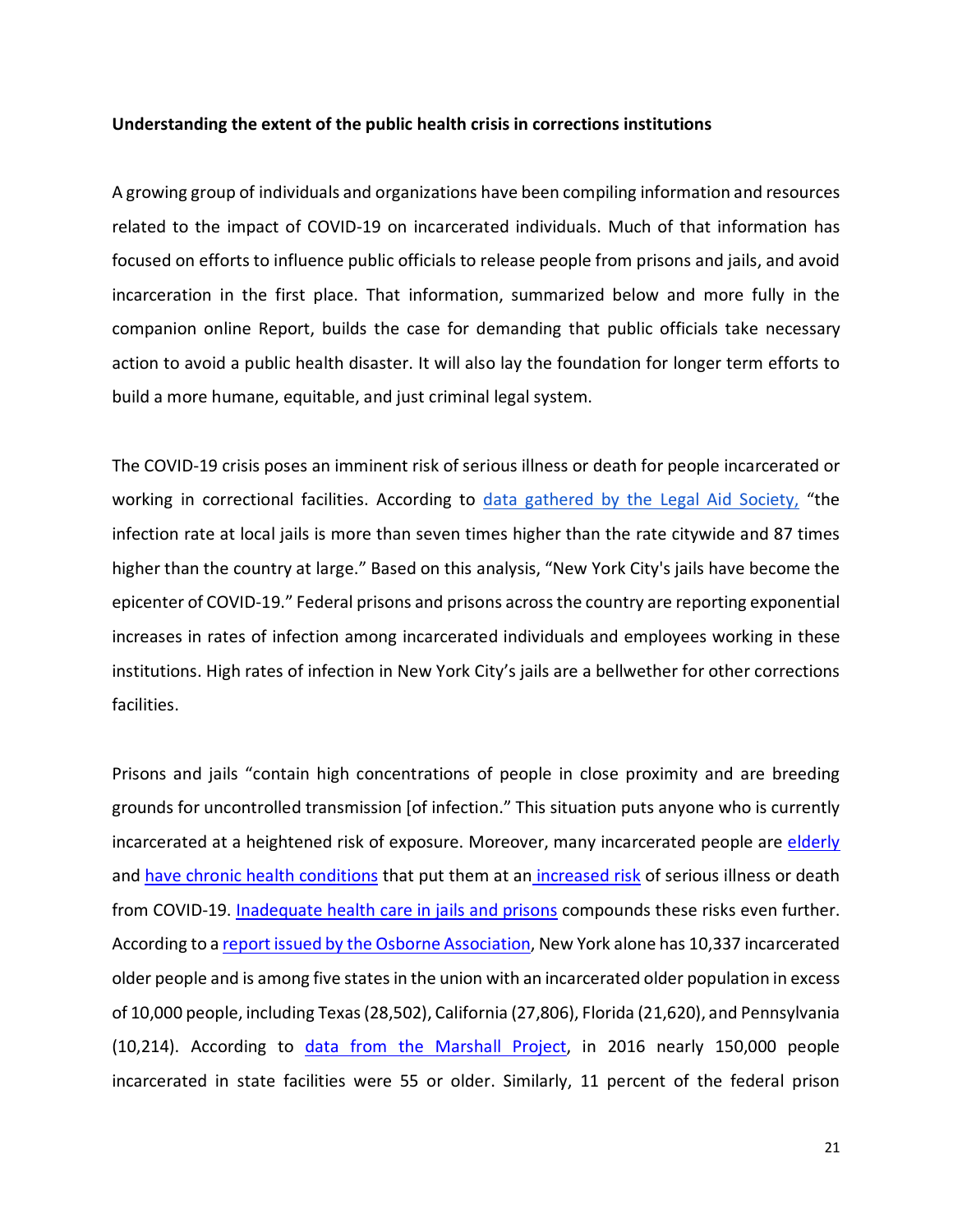population—more than 20,000 people—is 56 or older. A [letter on behalf of Federal Defenders](https://www.fd.org/sites/default/files/covid19/other_resources/defender_letter_ag_barr_re_covid-19_4-1-20.pdf) reports approximately 10,000 individuals over the age of 60 presently in federal custody, with one third of all individuals in federal custody exhibiting preexisting conditions. Additionally, jails and prisons often have a higher prevalence of underlying health conditions than the nonincarcerated population, as shown by the chart below:

|                                       | Prevalence of health condition by population |               |                        |                      |
|---------------------------------------|----------------------------------------------|---------------|------------------------|----------------------|
| <b>Health condition</b>               | Jails                                        | State prisons | <b>Federal prisons</b> | <b>United States</b> |
| Ever tested positive for Tuberculosis | 2.5%                                         | 6.0%          |                        | 0.5%                 |
| Asthma                                | 20.1%                                        | 14.9%         |                        | 10.2%                |
| Cigarette smoking                     | n/a                                          | 64.7%         | 45.2%                  | 21.2%                |
| <b>HIV</b> positive                   | 1.3%                                         | 1.3%          |                        | 0.4%                 |
| High blood pressure/hypertension      | 30.2%                                        | 26.3%         |                        | 18.1%                |
| Diabetes/high blood sugar             | 7.2%                                         | 9.0%          |                        | 6.5%                 |
| Heart-related problems                | 10.4%                                        | 9.8%          |                        | 2.9%                 |
| Pregnancy                             | 5.0%                                         | 4.0%          | 3.0%                   | 3.9%                 |

#### Source: [Prison Policy Initiative](https://www.prisonpolicy.org/blog/2020/03/06/pandemic/)

While there are ways to reduce the risk of COVID-19 exposure, much of the recommended hygienic and protective equipment is unavailable or difficult to obtain for those who are currently incarcerated. [Reports](https://www.themarshallproject.org/2020/03/18/what-coronavirus-quarantine-looks-like-in-prison) indicate a shortage of toilet paper as well as a lack of alcohol wipes, [hand](https://rapidcityjournal.com/news/local/inmates-want-more-covid--precautions-at-pennington-county-jail/article_82a545ca-c6ed-52b3-bbfe-27f5d3b806eb.html)  [sanitizer,](https://rapidcityjournal.com/news/local/inmates-want-more-covid--precautions-at-pennington-county-jail/article_82a545ca-c6ed-52b3-bbfe-27f5d3b806eb.html) and [soap](https://www.usatoday.com/story/news/investigations/2020/03/07/prison-policies-inmates-best-coronavirus-practices/4978412002/) in jails and prisons. According to the [CDC,](https://www.cdc.gov/coronavirus/2019-ncov/community/correction-detention/guidance-correctional-detention.html) "many facilities restrict access to soap and paper towels and prohibit alcohol-based hand sanitizer and many disinfectants." Additionally, protective measures like social distancing and self-quarantining are difficult or [impossible to follow](https://abcnews.go.com/Health/shampoo-watery-soap-disinfect-conditions-rikers-island-covid/story?id=69767859) while incarcerated.

The public health crisis in corrections institutions is both predictable and lethal, leading the Board of Corrections and chief medical officers to beg city and state officials to release as many vulnerable inmates as possible. Prominent public officials have called prisons and jails "death [traps,](https://www.theguardian.com/commentisfree/2020/mar/30/jails-coronavirus-us-rikers-island)" ["petri dishes,](https://www.nytimes.com/2020/03/30/us/coronavirus-prisons-jails.html)" ["ticking time bombs"](https://federaldefendersny.org/about-us/news/federal-defenders-letter-to-the-courts.html) and ["death sentences.](https://www.seattletimes.com/opinion/with-coronavirus-prison-and-jail-sentences-could-become-death-sentences/)" March 28, 2020, marked a grim milestone. Patrick Estell Jones, 49, became the first individual in BOP custody to die of COVID-19. He was serving a sentence in a low-security facility for a non-violent crack cocaine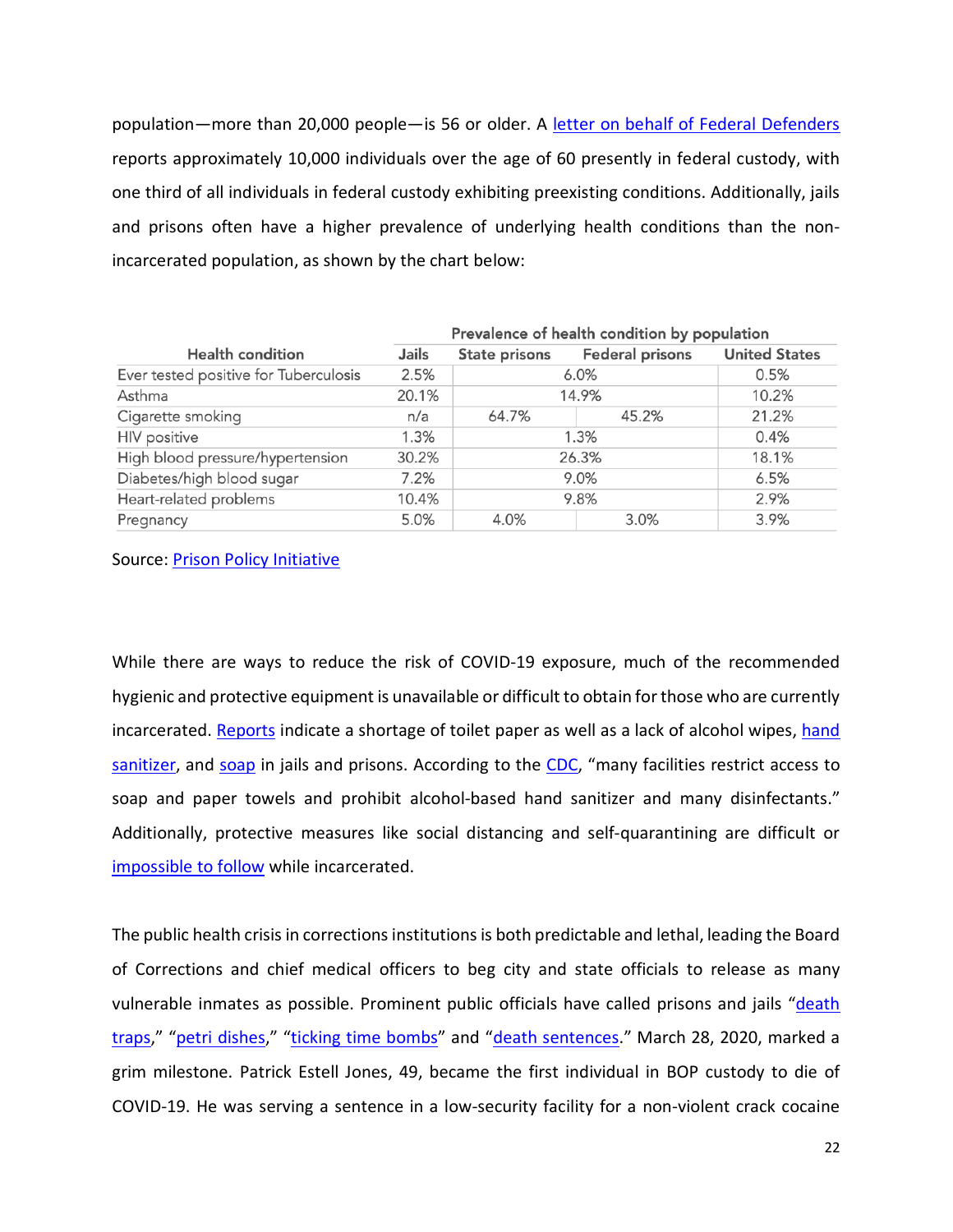offense. April 5 marked the first COVID-19 related death of a person incarcerated in a New York City jail––a person who was held on a parole violation for which the Legal Aid Society had requested immediate release.

#### **Advocacy and avenues for redress**

The exigencies of this situation require public officials to respond with uncharacteristic speed, decisiveness, and humanity under conditions of uncertainty. Correctional institutions, public officials, advocates, and community based organizations must respond quickly and courageously if they are to minimize the devastating impact of COVID-19 on individuals, families, and communities affected by incarceration.

A remarkable coalition of advocates, public health experts, religious leaders, academics, artists, and public officials has emerged. They are marshaling data, scientific evidence, and personal stories to pressure public officials to head off a disaster of catastrophic proportion. [Public](https://www.fd.org/sites/default/files/covid19/other_resources/defender_letter_ag_barr_re_covid-19_4-1-20.pdf)  [defender offices,](https://www.fd.org/sites/default/files/covid19/other_resources/defender_letter_ag_barr_re_covid-19_4-1-20.pdf) [prosecutors,](https://fairandjustprosecution.org/wp-content/uploads/2020/03/Coronavirus-Sign-On-Letter.pdf) and other [legal service and advocacy groups h](http://www.osborneny.org/news/appeal-to-governor-andrew-m-cuomo/)ave been pushing for the release of large numbers of incarcerated individuals, especially those who are older and have pre-existing medical conditions. They are also advocating for immediate action to provide greater protection and access to health care for those who contract COVID-19 while incarcerated.

Advocates, community leaders, public health experts, and many public officials have called for immediate action to reduce the spread of the virus to those who are incarcerated and their families, to those who work in correctional and detention facilities, and to the community at large. Vendors, staff, corrections health care workers, and corrections officers coming into and leaving the facilities face considerable risks of infection themselves, and of spreading the infection to others they come in contact with outside the facilities. People released from incarceration are more likely to be homeless or housed in shelters or transitional facilities that themselves pose serious risks of infection.

23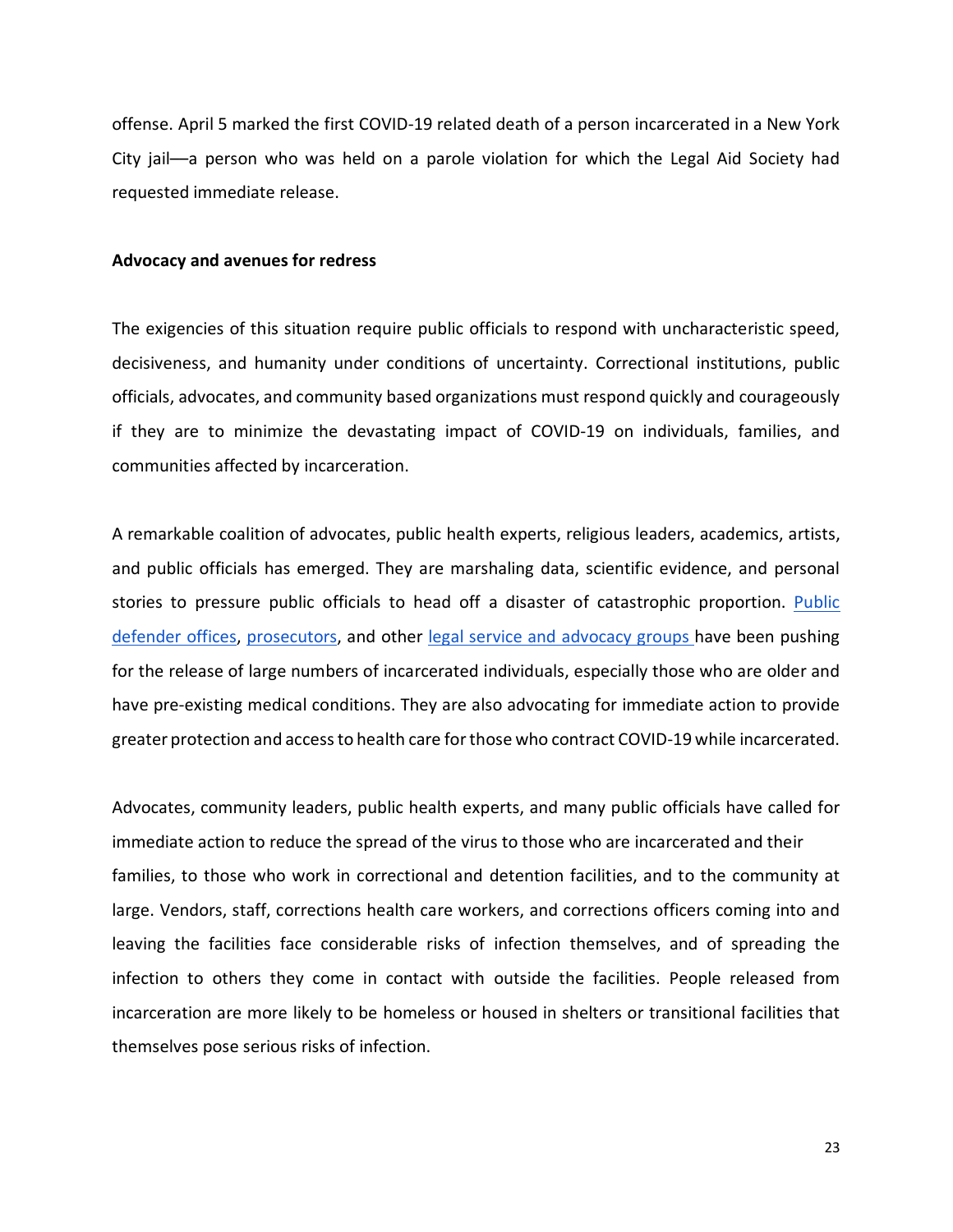Legal remedies for reducing incarceration are key, many falling within the discretion of executive officials and judges. The United States Attorney General has the authority, under the CARES Act, to allow the Bureau of Prisons "to transfer many more people to the relative safety of home confinement."[6](#page-8-0) Corrections Commissioners have the power to remove incarcerated individuals from their place of confinement in case of contagious disease.<sup>7</sup> Courts have the power to  $(1)$ order the release of anyone who does not present a greater danger to themselves or others than they would if they were infected, $8$  and (2) radically decrease the number of people being sent into incarceration who don't require immediate confinement. They can also intervene by enforcing the Eighth Amendment prohibition against cruel and unusual punishment.<sup>[9](#page-8-3)</sup> Prosecutors can exercise their power by not seeking incarceration of people who do not present an imminent threat. Governors and mayors can exercise their power to grant release or clemency.[10](#page-8-4)

Although some public officials have taken steps to respond to the crisis in time to minimize these extreme harms, many have yet to take the steps necessary to avoid irreparable harm to individuals and families, including death.

<span id="page-8-0"></span><sup>&</sup>lt;sup>6</sup> The United States Attorney General has the authority, under th[e CARES Act,](https://www.fd.org/sites/default/files/covid19/cares_act_text.pdf) See H.R. 748 § 6002 at Div. B, Tit. II, Sec. 12003(b)(2), to allow the Bureau of Prisons "to transfer many more people to the relative safety of home confinement."

<span id="page-8-1"></span> $<sup>7</sup>$  [N.Y. Correct. Law § 141](https://codes.findlaw.com/ny/correction-law/cor-sect-141.html) provides the Commissioner of DOCCS with the authority to temporarily remove</sup> incarcerated persons from their place of confinement "[i]n case any pestilence or contagious disease shall break out among the inmates in any of the correctional facilities, or in the vicinity of such facilities."

<span id="page-8-2"></span> ${}^{8}$ A federal court may modify a person's sentence because of "extraordinary and compelling reasons," under a statutory provision known colloquially as "compassionate release.[" 18 U.S.C. sec. 3582\(c\)\(1\)\(A\)\(i\).](https://www.law.cornell.edu/uscode/text/18/3582)

<span id="page-8-3"></span><sup>&</sup>lt;sup>9</sup> For an overview of Eighth Amendment jurisprudence relating to the failure to provide medical care or release people in imminent danger, *see* Gregory Bernstein et al, *COVID-19 and Prisoners' Rights,* this volume.

<span id="page-8-4"></span> $10$  The Constitution of the State of New York vests the governor with authority "to grant reprieves, commutations and pardons after conviction, for all offenses except treason and cases of impeachment, upon such conditions and with such restrictions and limitations, as he or she may think proper, subject to such regulations as may be provided by law relative to the manner of applying for pardons." N.Y. Const. art. IV, § 4. A Report by <https://www.law.nyu.edu/sites/default/files/Reprieve%20Power%20%28to%20post%29%20.pdf>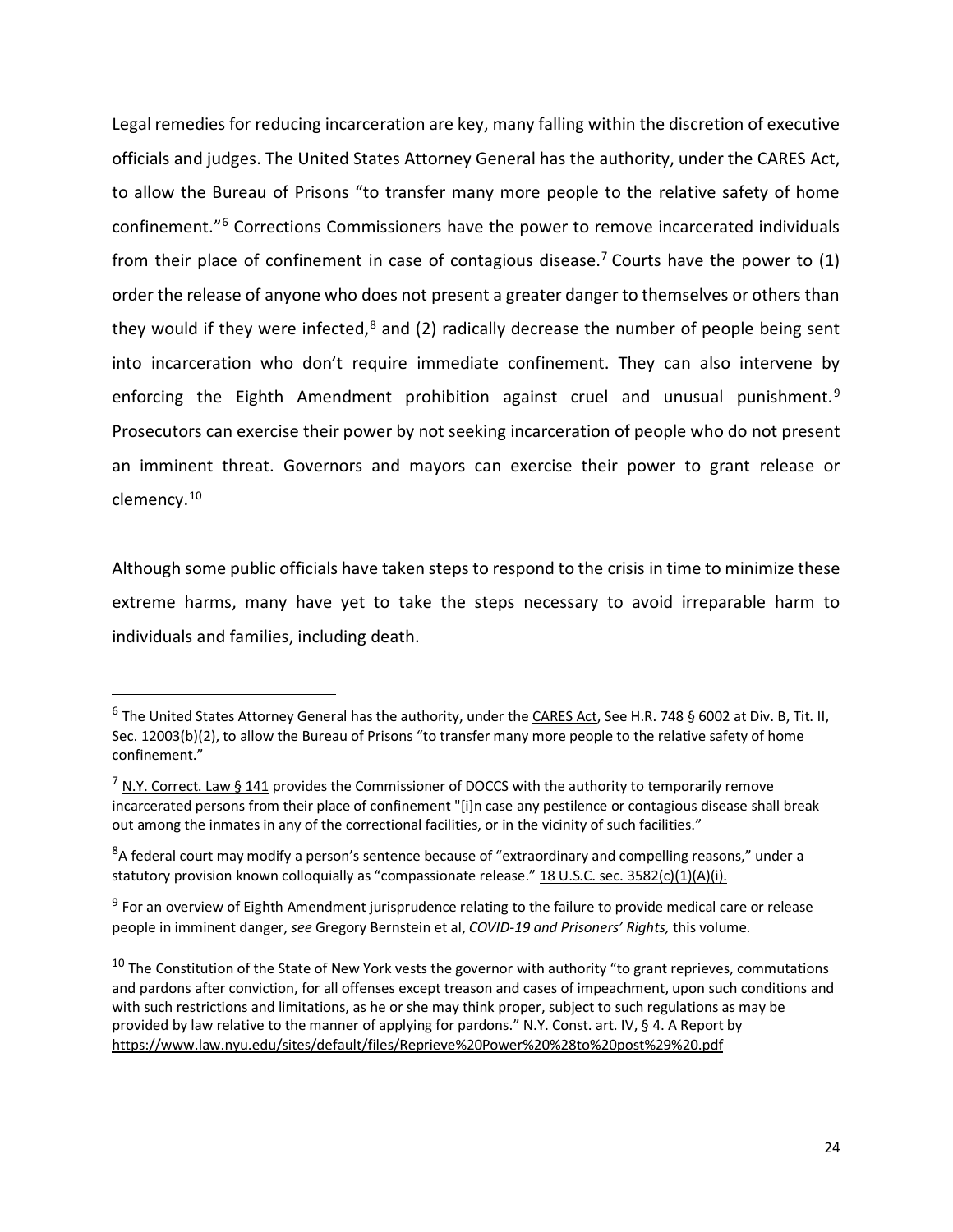#### **Social and economic supports during and after incarceration**

In addition to those legal remedies, services and supports are necessary for people when they do get released from prison. People impacted by the criminal justice system—including individuals who have experienced incarceration and their families—require tailored support to meet their unique challenges.

Coming home after decades behind bars is always disorienting. But for the people being released in the time of coronavirus, the experience is particularly jarring—trading the fear of getting sick in captivity for a curtailed, isolated kind of freedom. Nonprofits and social service agencies that support them are overwhelmed, short-staffed or moving most of their programs online. Family members they've waited years to reunite with are huddled at home. Food service and other industries that might hire a formerly incarcerated applicant have been decimated. And many small, everyday liberties are now a public health risk.

Non-profit organizations supporting people upon reentry now play a critical role in providing this kind of assistance. After release, individuals need access to information that they trust about COVID-19 and the protective measures minimizing its spread. They need a safe place where they can be sheltered, consistent with the requirements of their release. They need medical support, benefits, and services to sustain themselves, and to avoid spread of the infection. They need resources enabling them to survive.

Many nonprofit organizations continue providing [services despite the COVID-19 interruption,](https://change-center.law.columbia.edu/content/benefits-and-social-safety-net) sometimes as the only organizations in a position to provide any direct support in the community. Community re-entry and support organizations operate on the frontlines of supporting the formerly incarcerated population transition back into society. These organizations serve as a lifeline to services and information for people after release, and have been hard at work during the pandemic to continue serving both current and new clients. Although many are

25